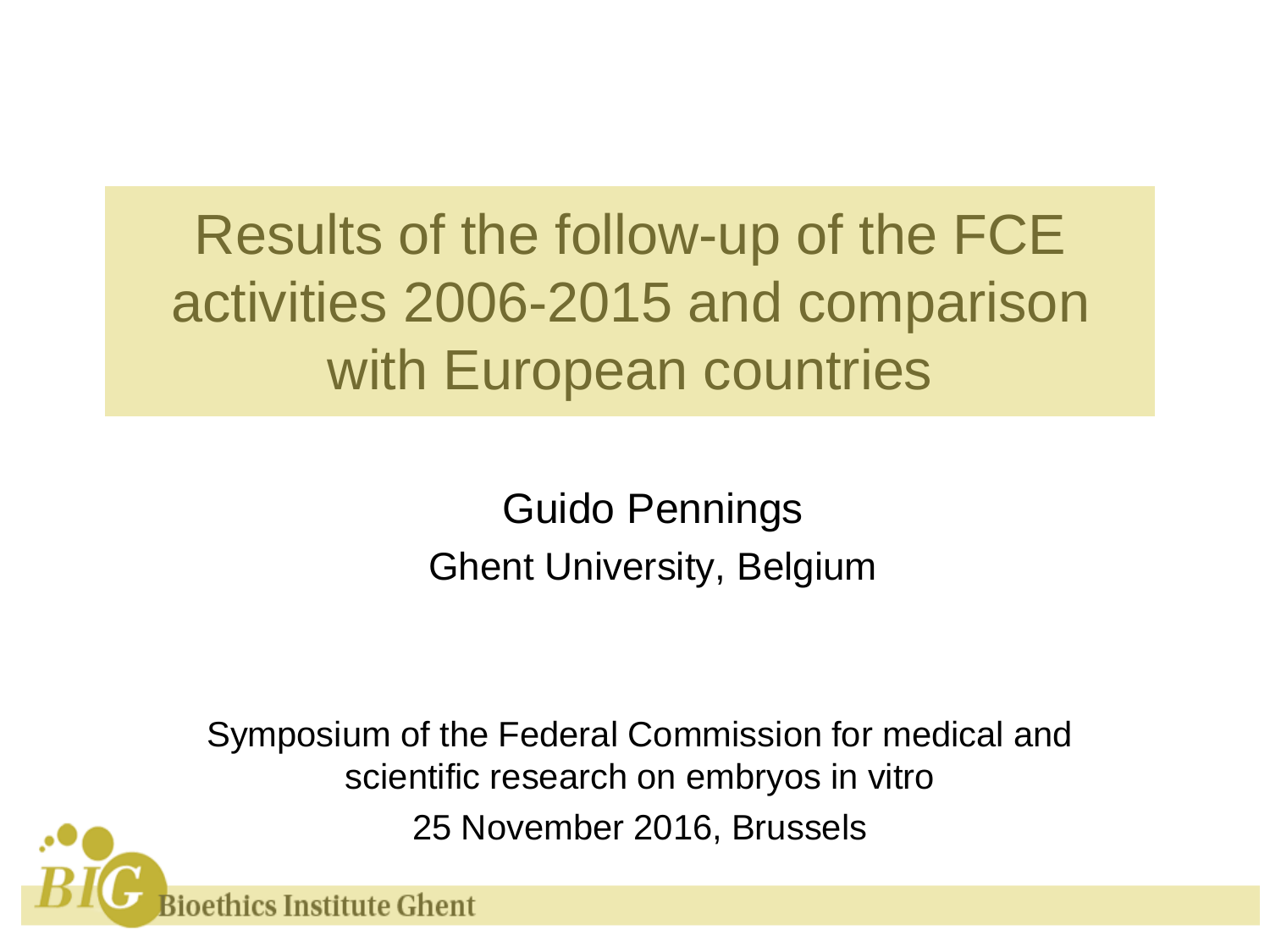## Embryo research in Belgium

- $\triangleright$  Research on embryos donated for science is allowed
- $\triangleright$  Creation of embryos for research is allowed if this is necessary to obtain knowledge

Prohibitions on

- $\triangleright$  Experiments and research for the selection or improvement of nonpathological genetic features of the human species, i.e. eugenic features or enhancement
- $\triangleright$  Reproductive cloning
- $\triangleright$  Social sexing
- $\triangleright$  Creation of chimaeras and hybrids

All projects have to be approved by a local Ethics Committee and by the Federal Commission on Research on Embryos in vitro.

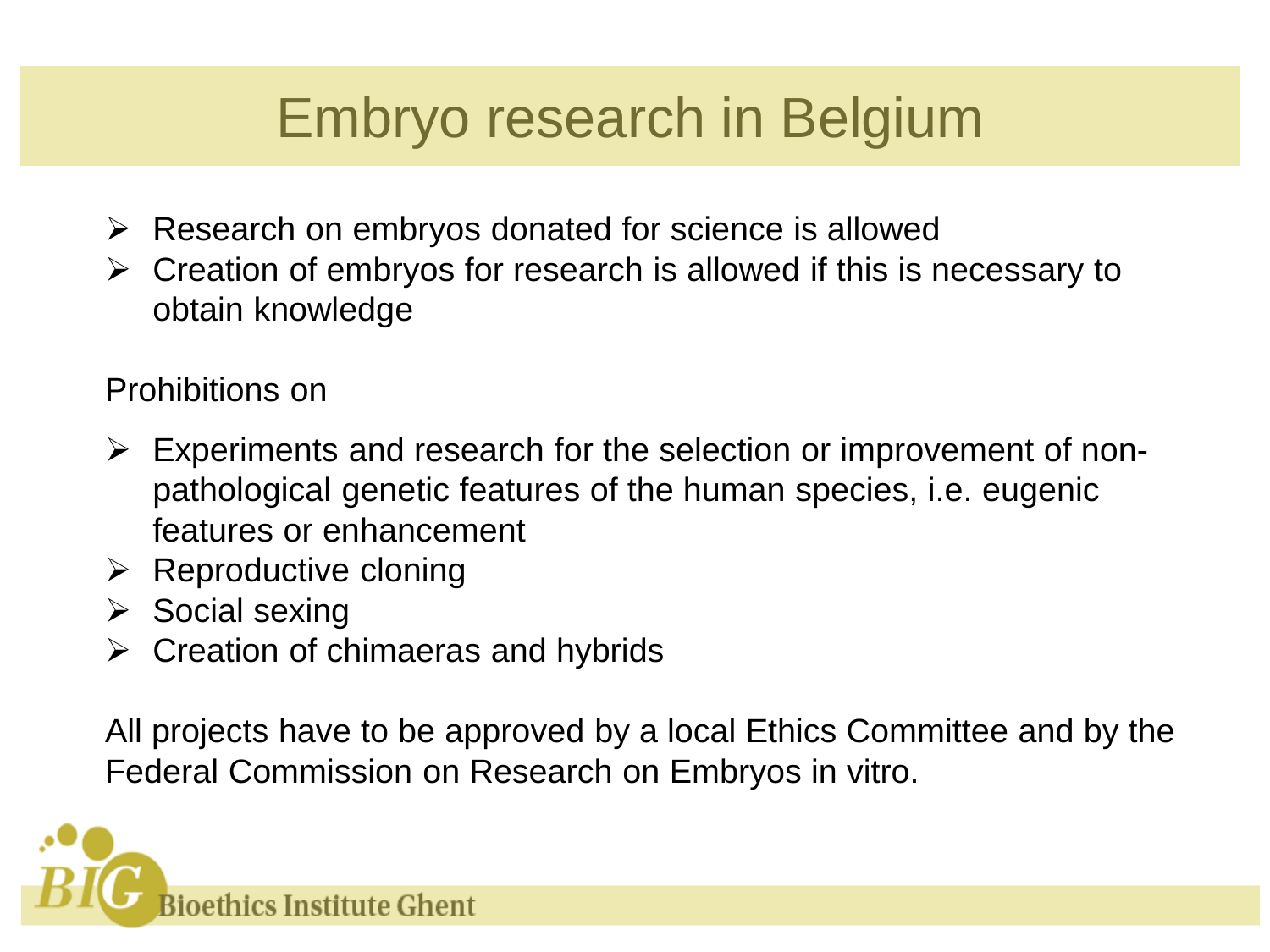#### Data collection

Data collection turned out to be more complicated than originally expected. The reasons will become clear in what follows.

Special thanks to Velichka Kontozova-Deutsch, Seppe Segers and the members of the working group.

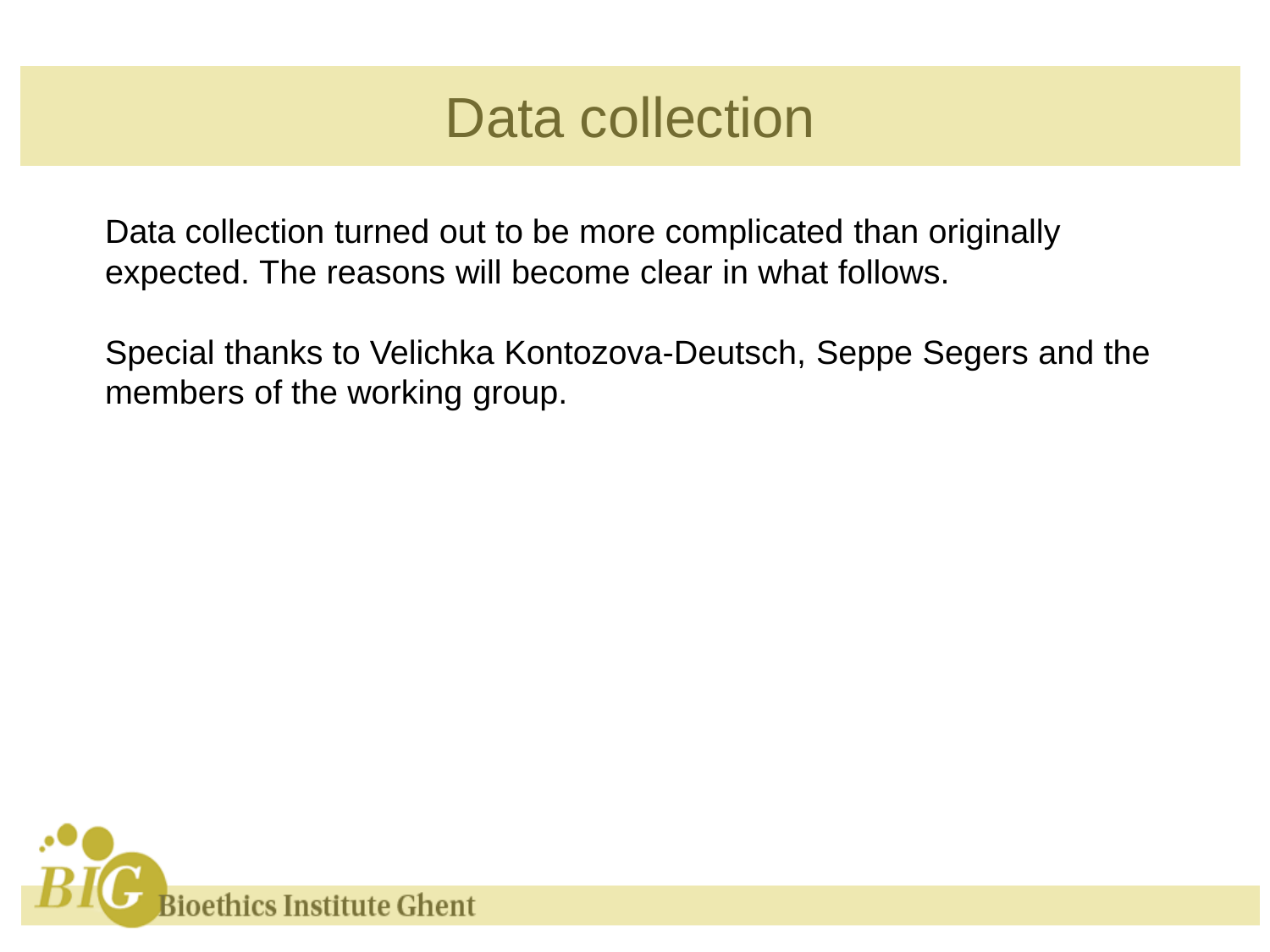## Types of embryos

1. Fresh supernumerary embryos: unfit for transfer or freezing because of inferior quality, abnormal fertilisation, chromosomal abnormalities.

2. Frozen supernumerary embryos: good quality embryos, presumably healthy but no longer needed in the original parental project

3. Fresh embryos created for research: were never part of a parental project.

[4. Frozen embryos created for research: embryos that for whatever reason could not be used directly in a research project]

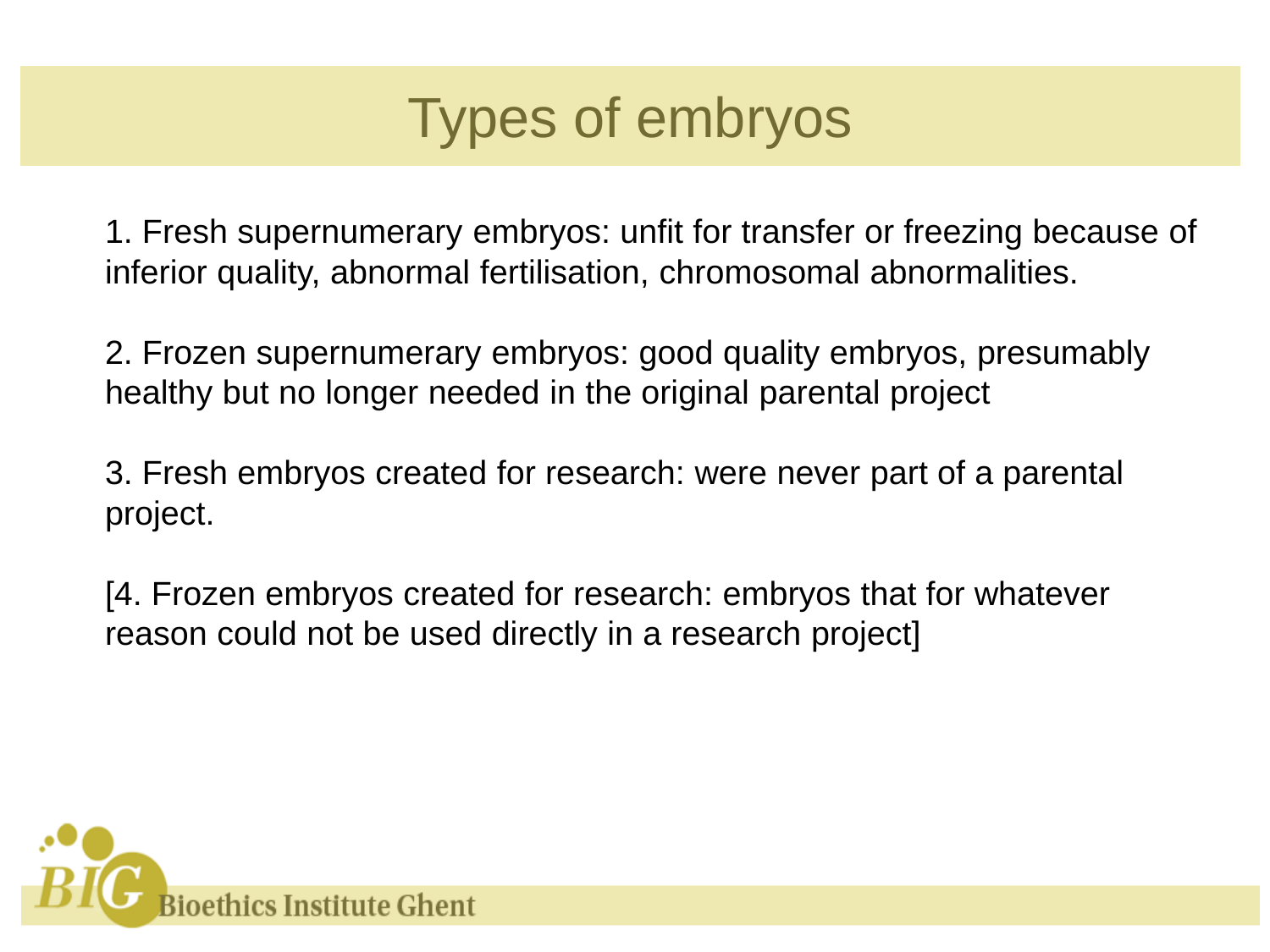## Types of embryos

Attention: the numbers mentioned are the total number of embryos that were used in the research. A certain percentage will not have been actually used for research because they did not qualify (bad quality, did not survive freezing etc.)

The embryos mentioned in this report were not replaced. The research projects that were purely observational were classified as 'clinical management' by the FCE. See further on definition of research.

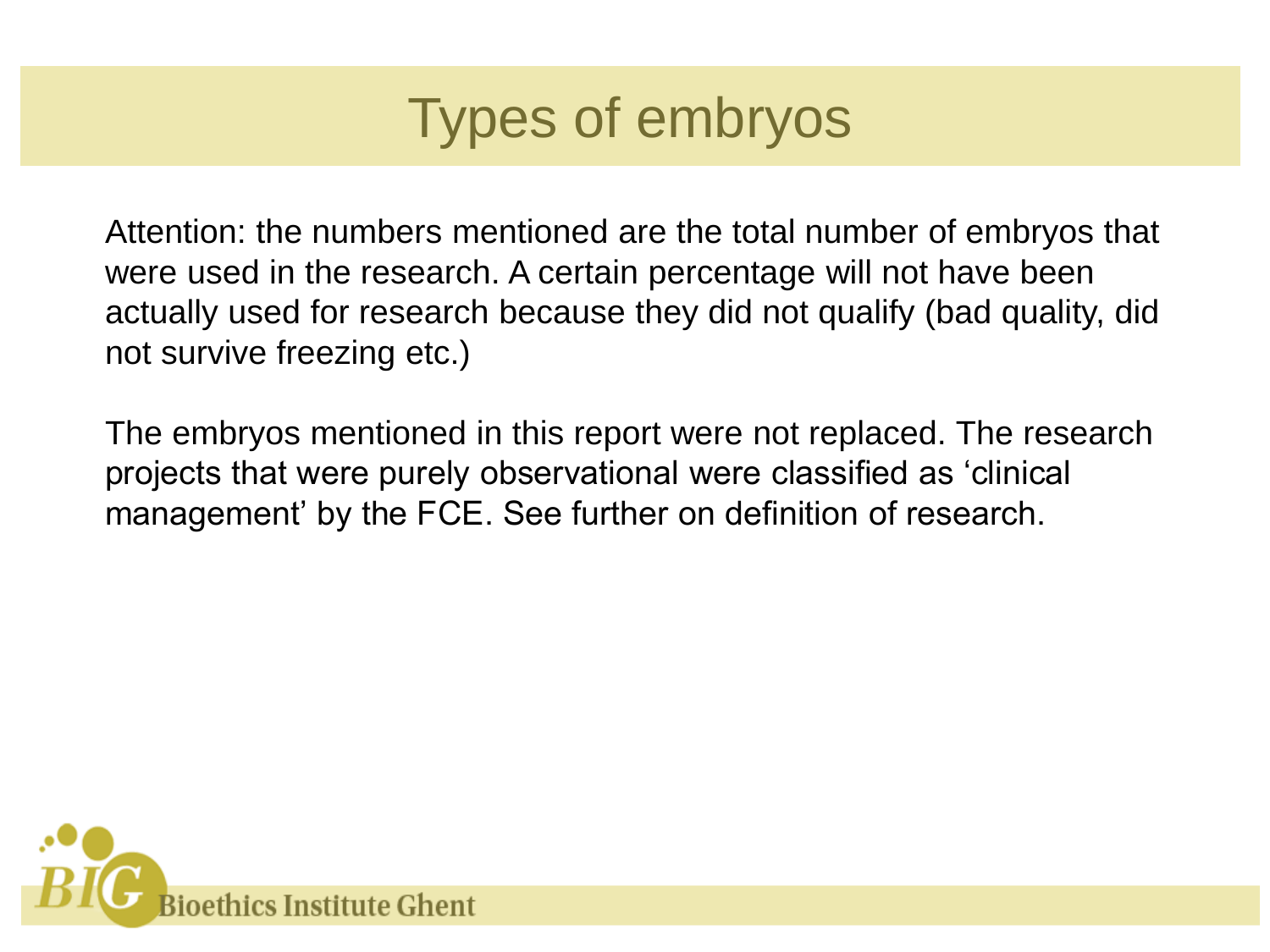

**Bioethics Institute Ghent**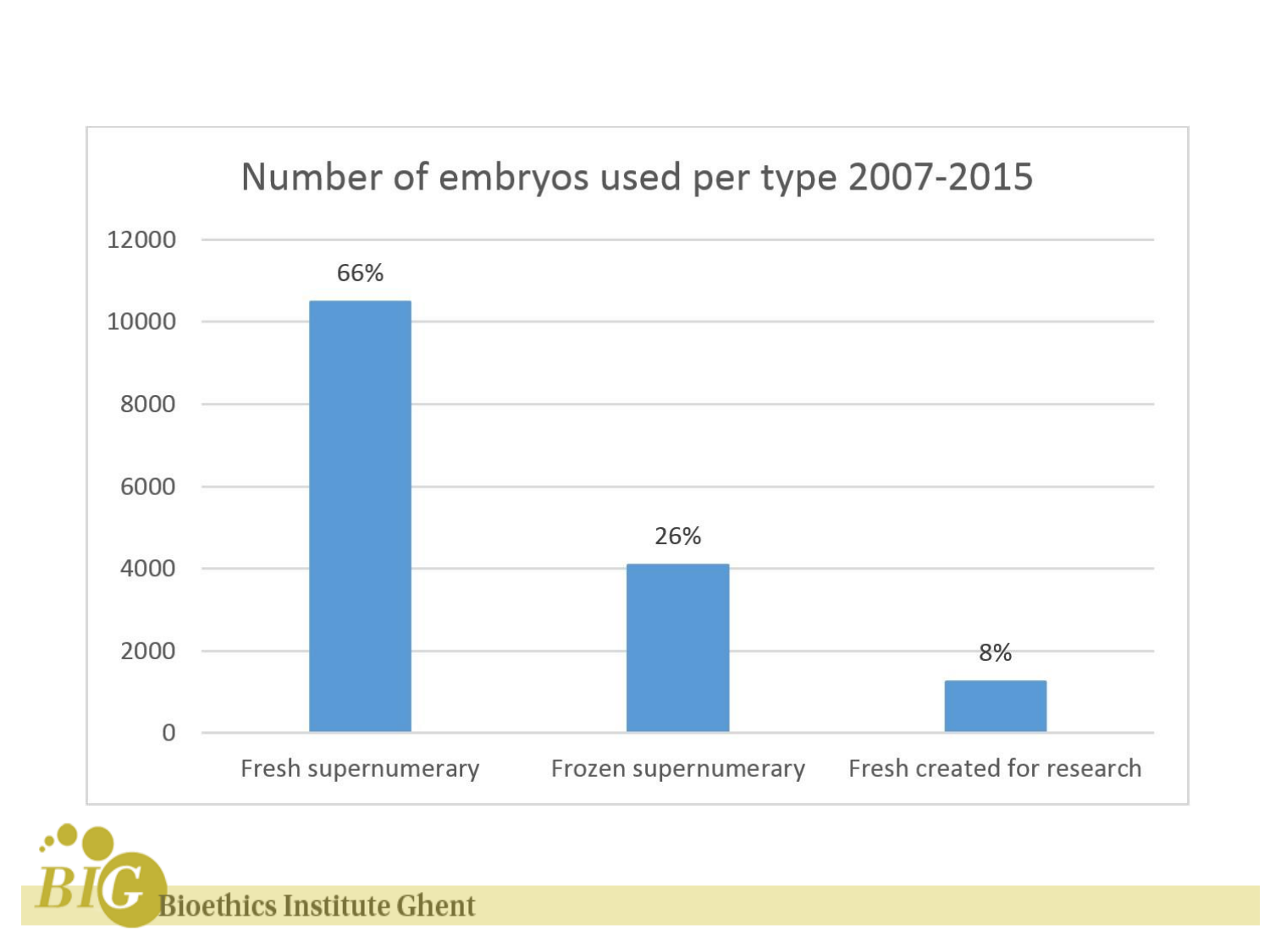#### Types of embryos used per year

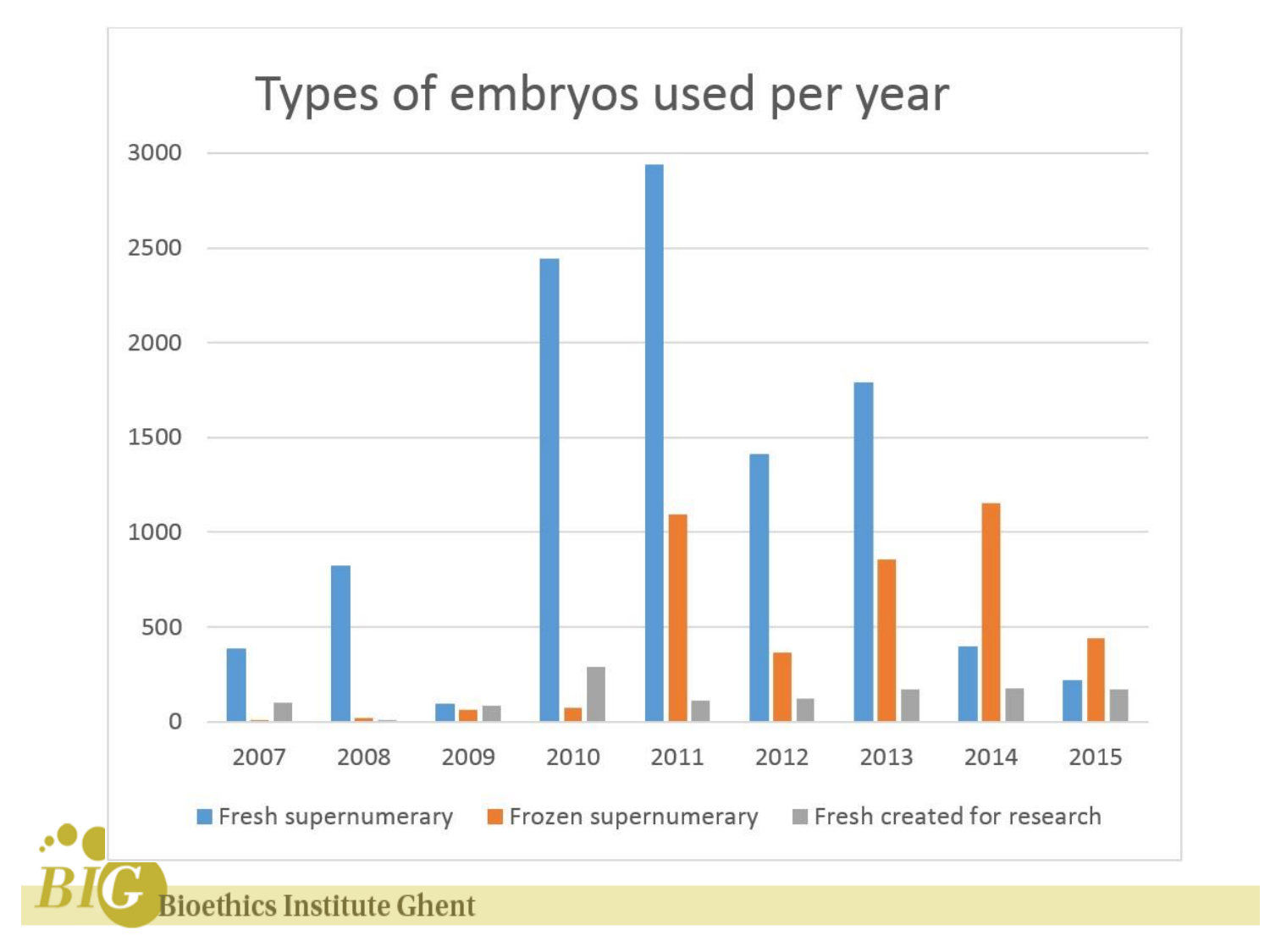## Embryo research in Belgium

Due to the short time period it is difficult to detect trends. Nevertheless, two points:

- the number of fresh supernumerary embryos is going down, and
- the number of frozen supernumerary embryos is going up.

| <b>Destination</b>                            | <b>Number of embryos in storage</b> |  |  |
|-----------------------------------------------|-------------------------------------|--|--|
|                                               | on 31/12/2014                       |  |  |
| <b>IVF</b> or <b>ICSI</b>                     | 73802                               |  |  |
| <b>Donation to others</b>                     | 1921                                |  |  |
| Scientific research                           | 5082                                |  |  |
| <b>Autologous storage for medical reasons</b> | 5941                                |  |  |

FAGG, 2015

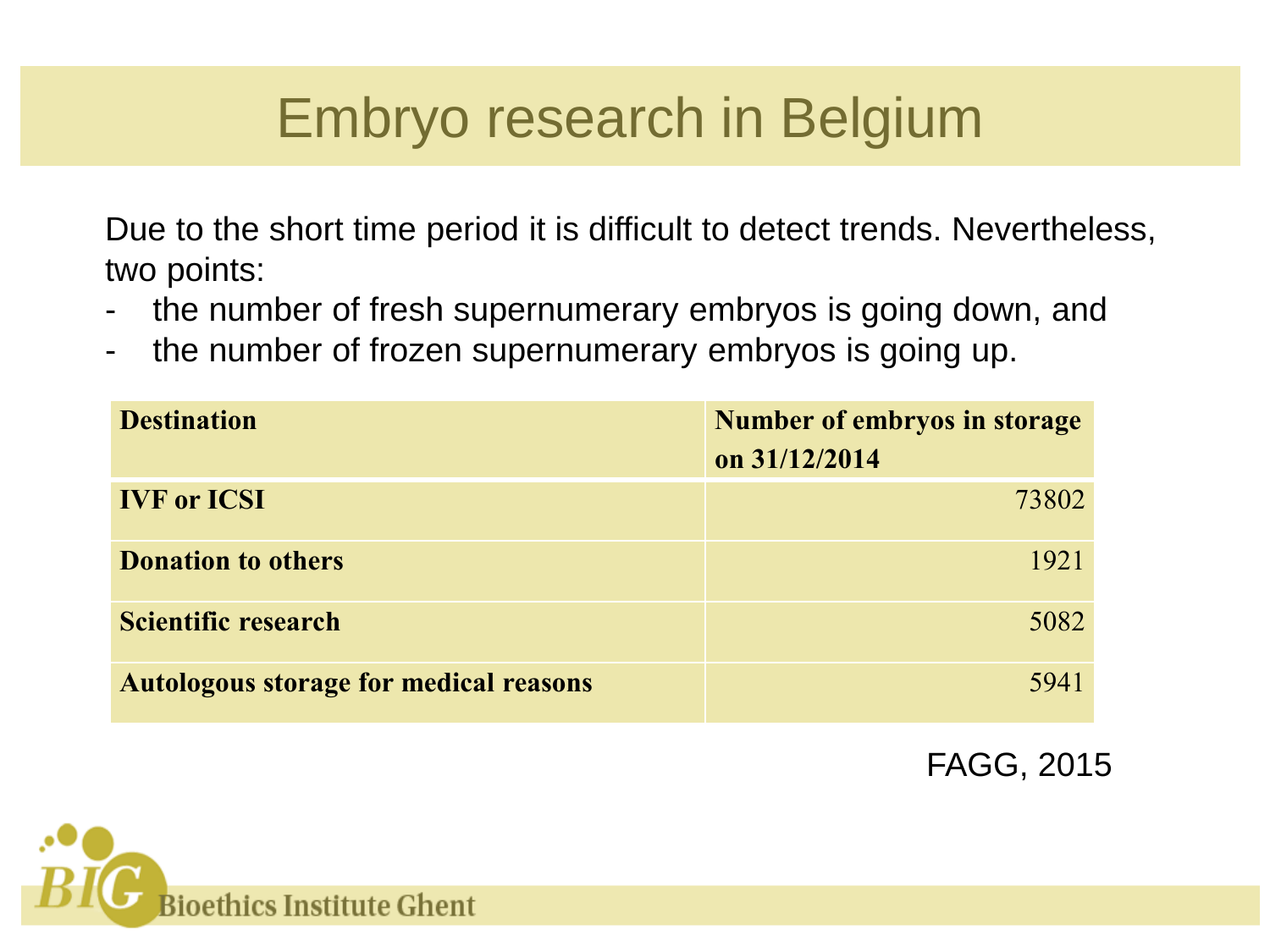## Embryo research in Belgium

About half of the IVF patients (51%) choose donation for research as the final destination for their supernumerary embryos (Provoost et al., 2012).

Important developments:

- freezing at blastocyst stage (day 5): fewer early cleavage stage embryos available.
- throphectoderm biopsy for PGD + cryopreservation: no fresh good quality genetically abnormal embryos available.

Possible consequence: more embryos will have to be created for early embryo studies.

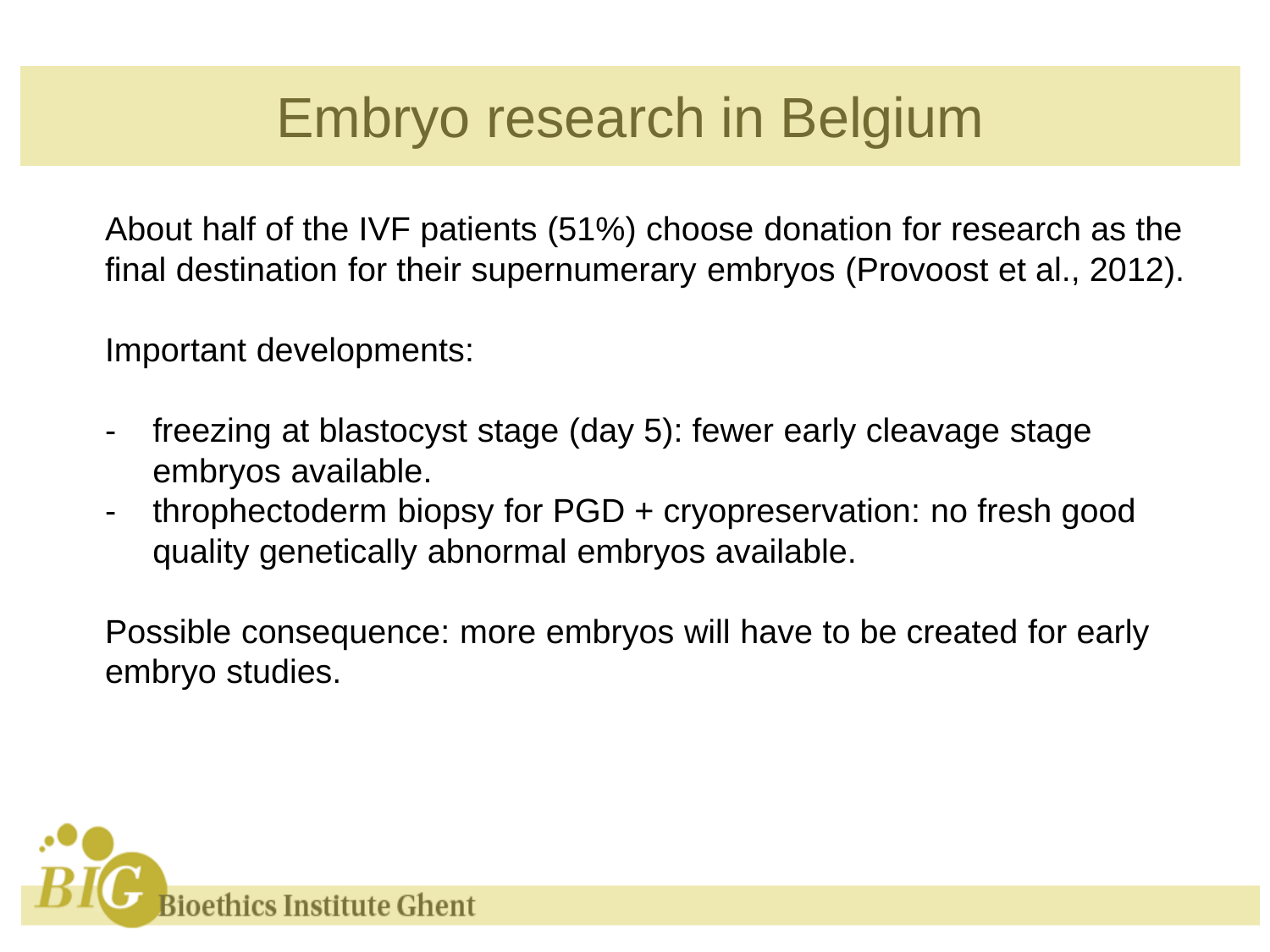#### Areas of research 2007-2015



Several projects belonged to two areas of research.

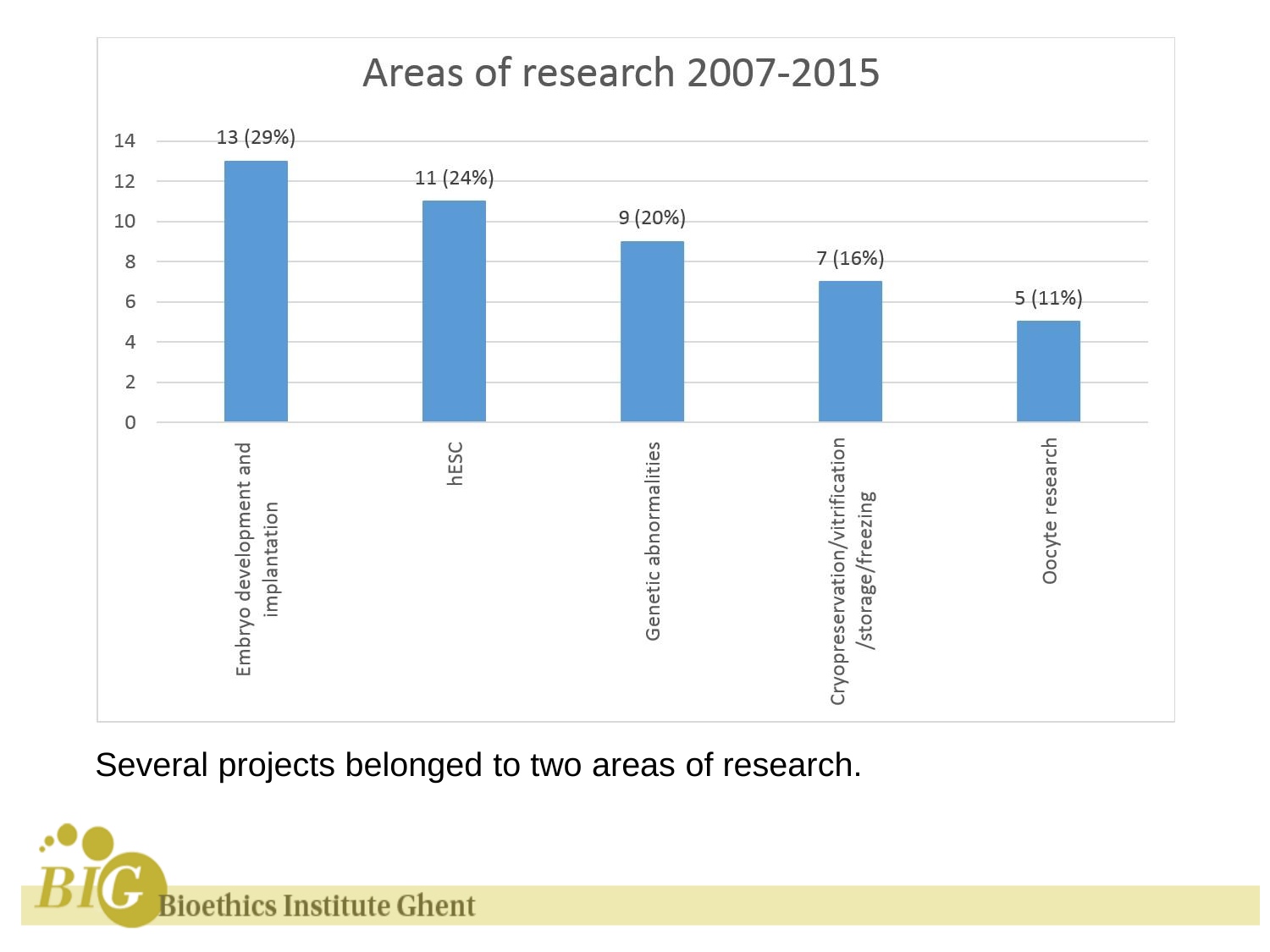#### Type of embryo in combination with type of research

- fresh supernumerary embryos: 63% hESC research; 32% embryo development

- frozen supernumerary embryos: 70% hESC research; 70% embryo development (45% overlap)

- research embryos: 33% embryo development, 33% oocyte research; 31% oocyte cryopreservation

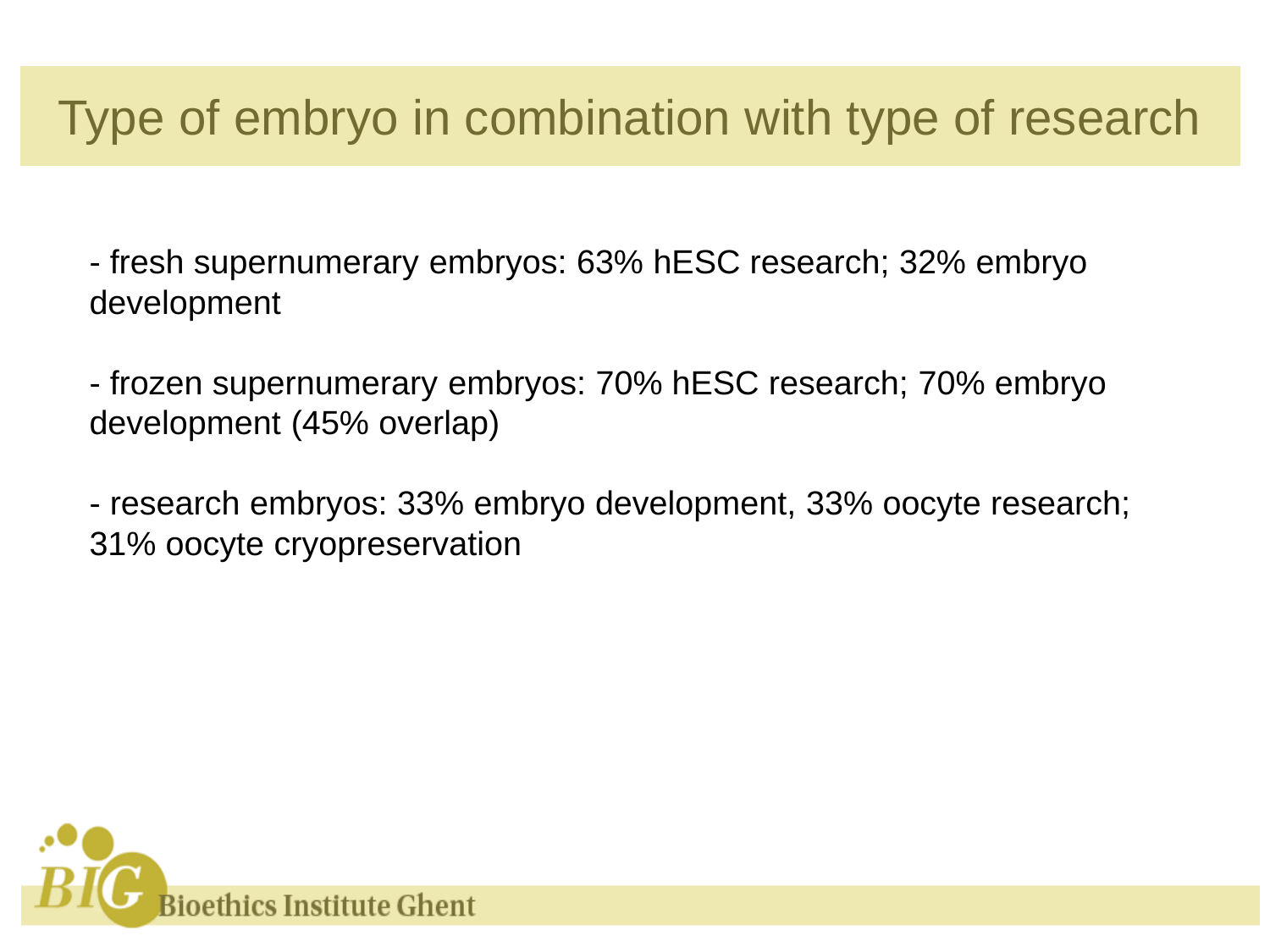

**Bioethics Institute Ghent**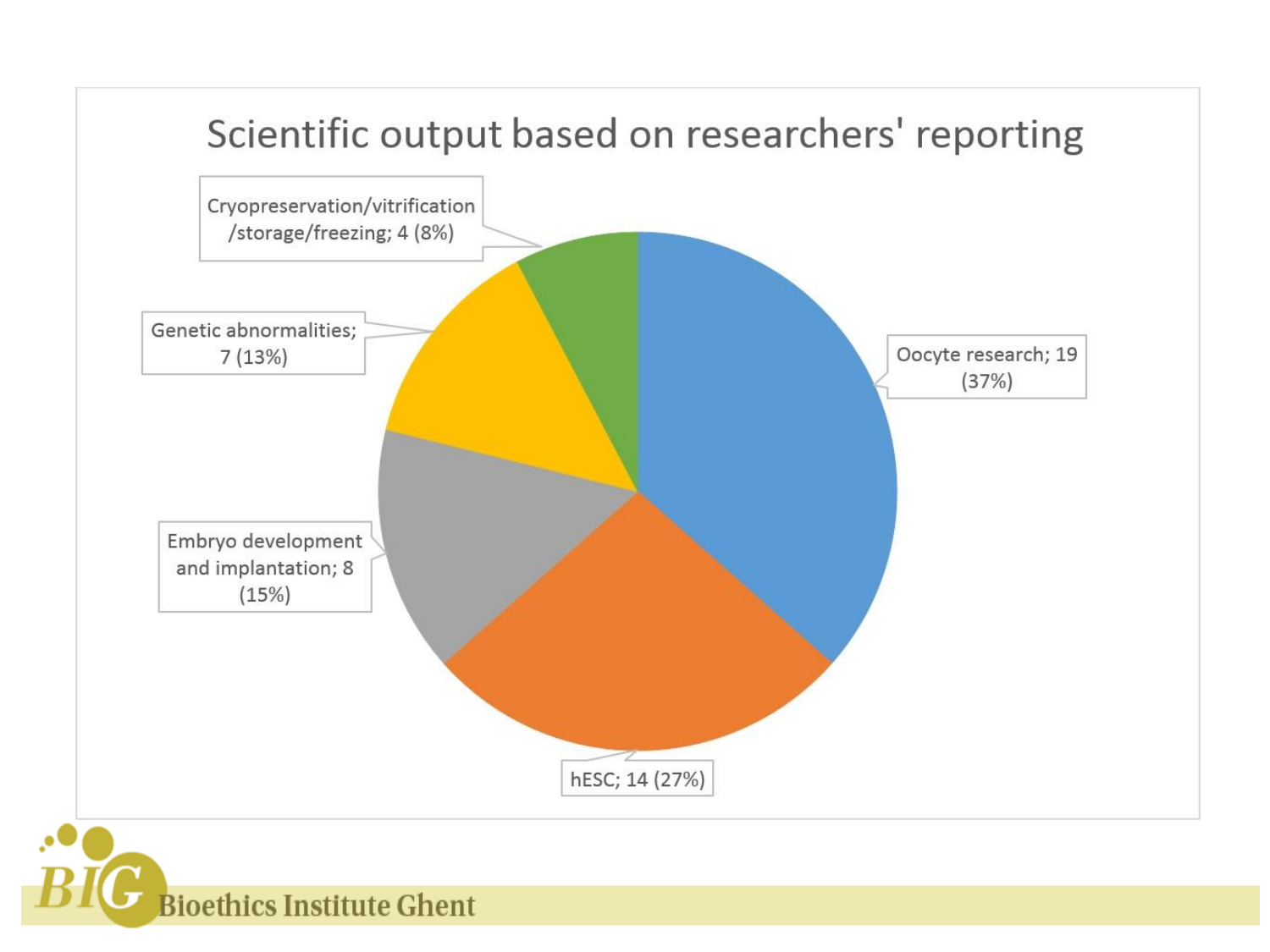# Definitional problems

Two major conceptual problems: 'research' and 'embryo'

#### **RESEARCH**

- no clear definition could be found: activity directed at the systematic collection of scientifically new information
- distinguish research from clinical management ex. new incubator, new culture medium ...
- distinguish research from training (practicing skills) ex. biopsy, ICSI ...
- no research if testing is conducted with existing devices, according to standard methodology that is internationally recognised (established method)

ex. vitrification

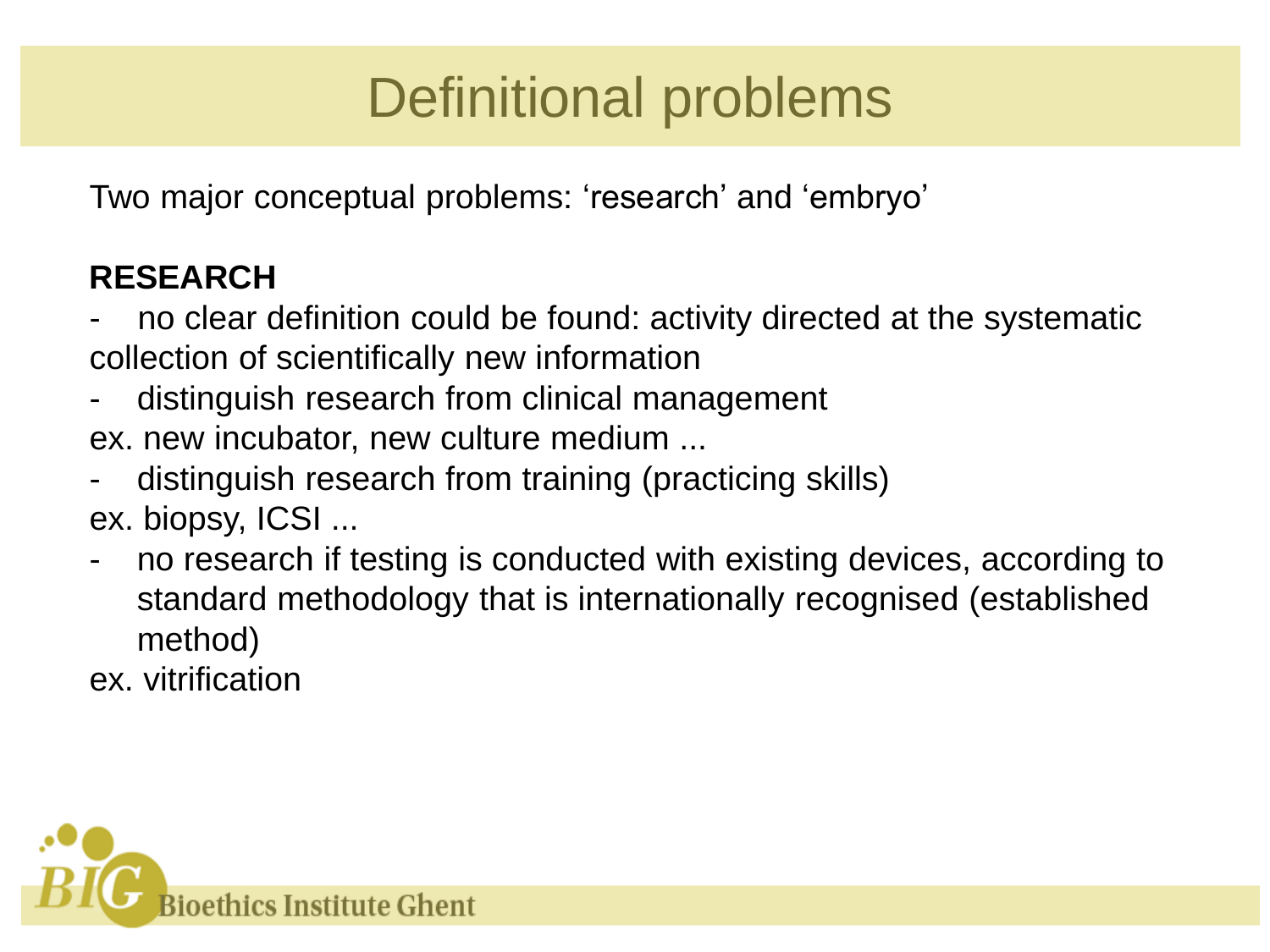## Definitional problems

#### **RESEARCH**

Art. 5: embryos subjected to research cannot be replaced except when the intervention has a therapeutic purpose for the embryo or when it concerns an observation method that does not harm the integrity of the embryo.

Problem: experimental intervention on a gamete (like genome editing), then creation of an embryo with these gametes and (after observation) replacement in a uterus. Not 'research on embryos'.

ex. mitochondrial transfer to rejuvinate the oocyte ex. genome editing

Problem: should observational studies also fall under 'research' and not under 'clinical management'?

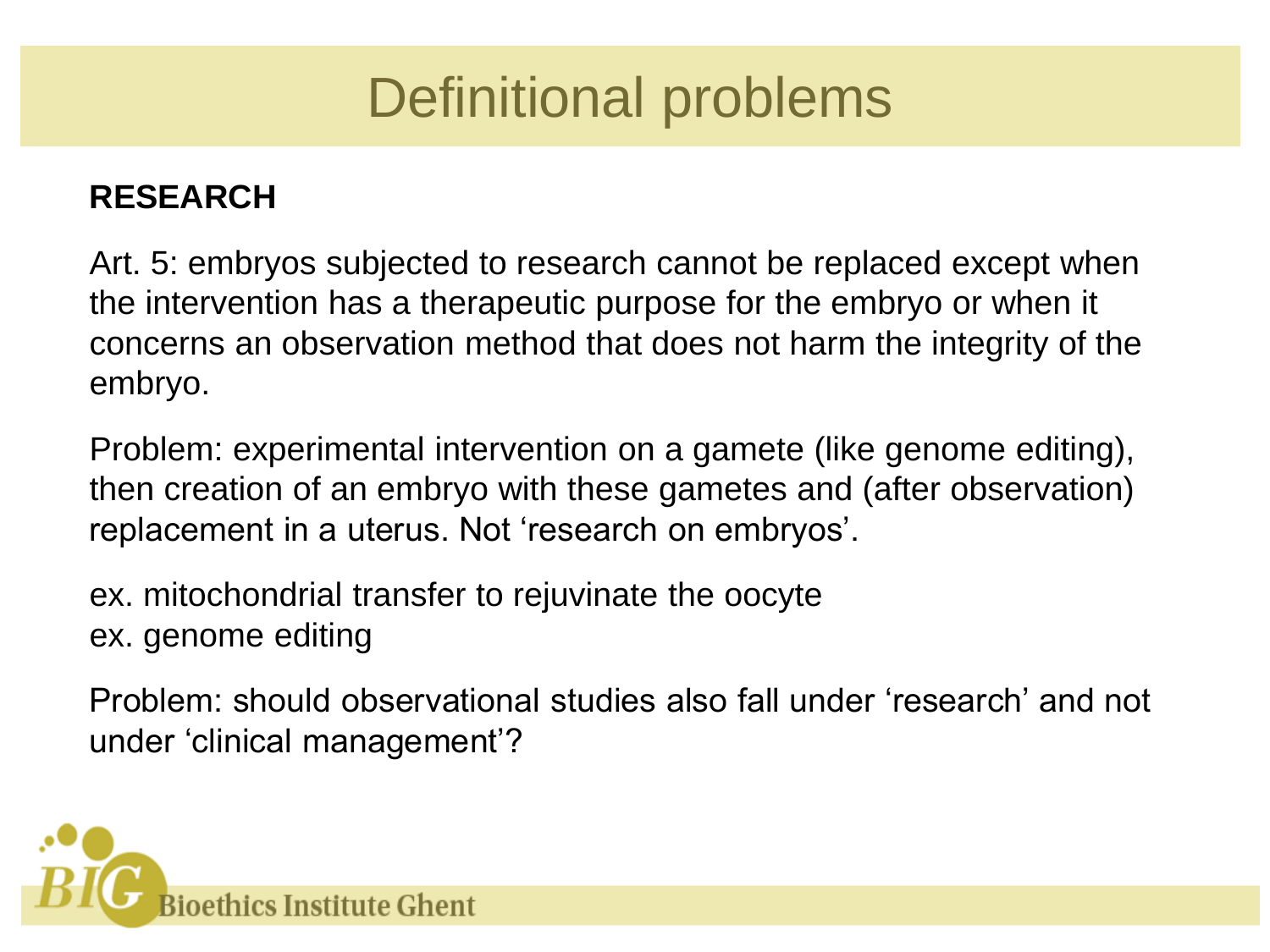## Definitional problems

#### **EMBRYO**

Definition in the law: a cell or a bundle of cells with the potential to grow into a human being.

- parthenote? Other things might be able to grow into a human being if enough manipulations are performed.
- 0PN, 1PN and 3PN: abnormally fertilized embryos? Unfertilized oocytes?
- low quality embryos
- genetically abnormal embryos

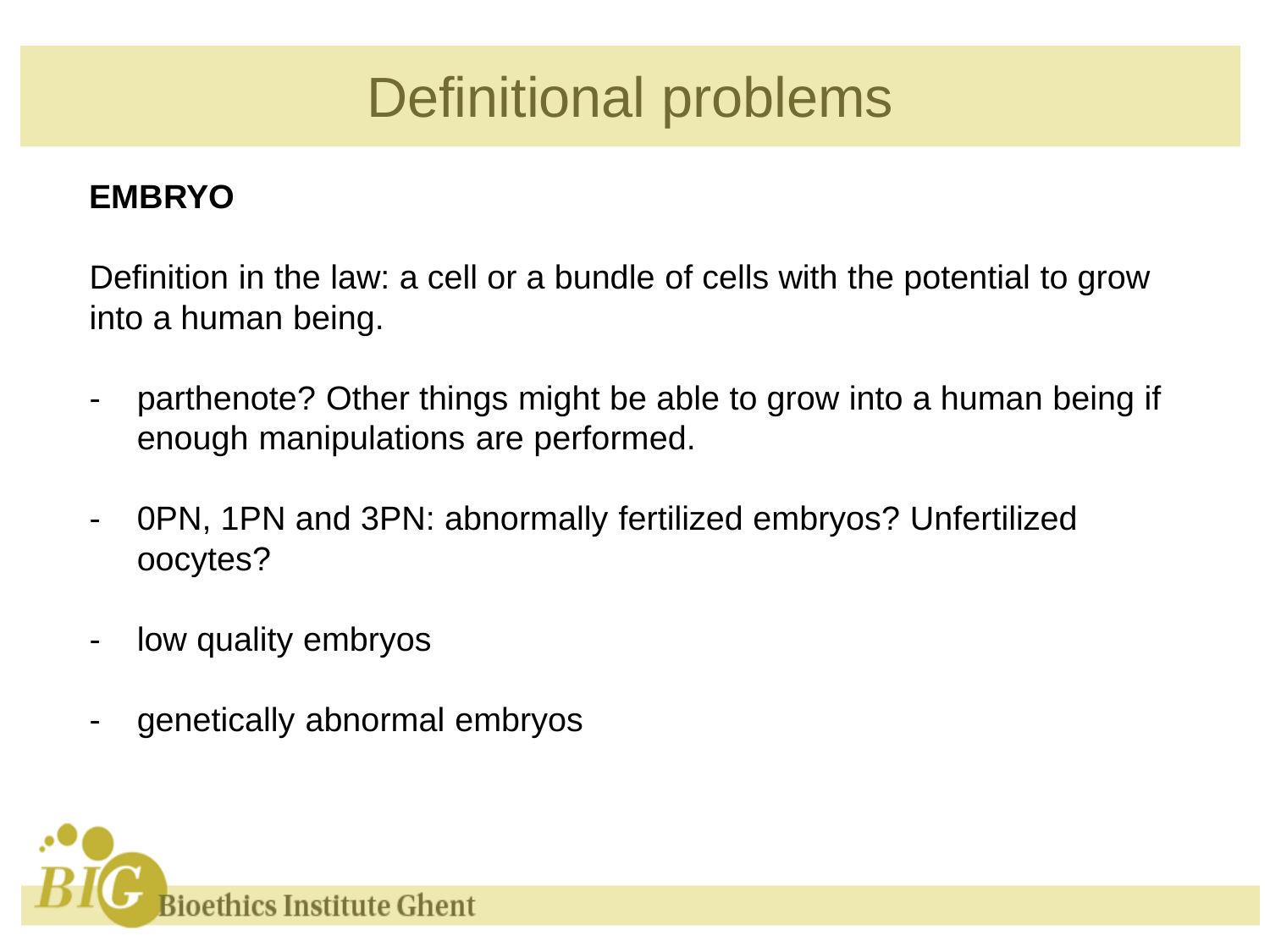#### Comparison with other countries

General problem: no, little or incomplete information available

- The Netherlands: CCMO (Central Commission Human Research): some very general information on projects is available but no specific data.

- Sweden: Local Ethics Committees: some general information on research projects is available on request but no specific data. On the basis of publications: embryos created for research in 2003 111; 2004 249 (+239?); 2005 379; 2007 365. Fresh supernumerary from PGD: 2008 338; 2009 166. Remarkable: many research embryos.

- Spain: National Cellular Lines Bank & Spanish Commission on nonreproductive research on human embryos & Spanish Commission on Assisted Reproductive Technologies: 10 projects between 2006 and 2014, each with 50 to 100 embryos.

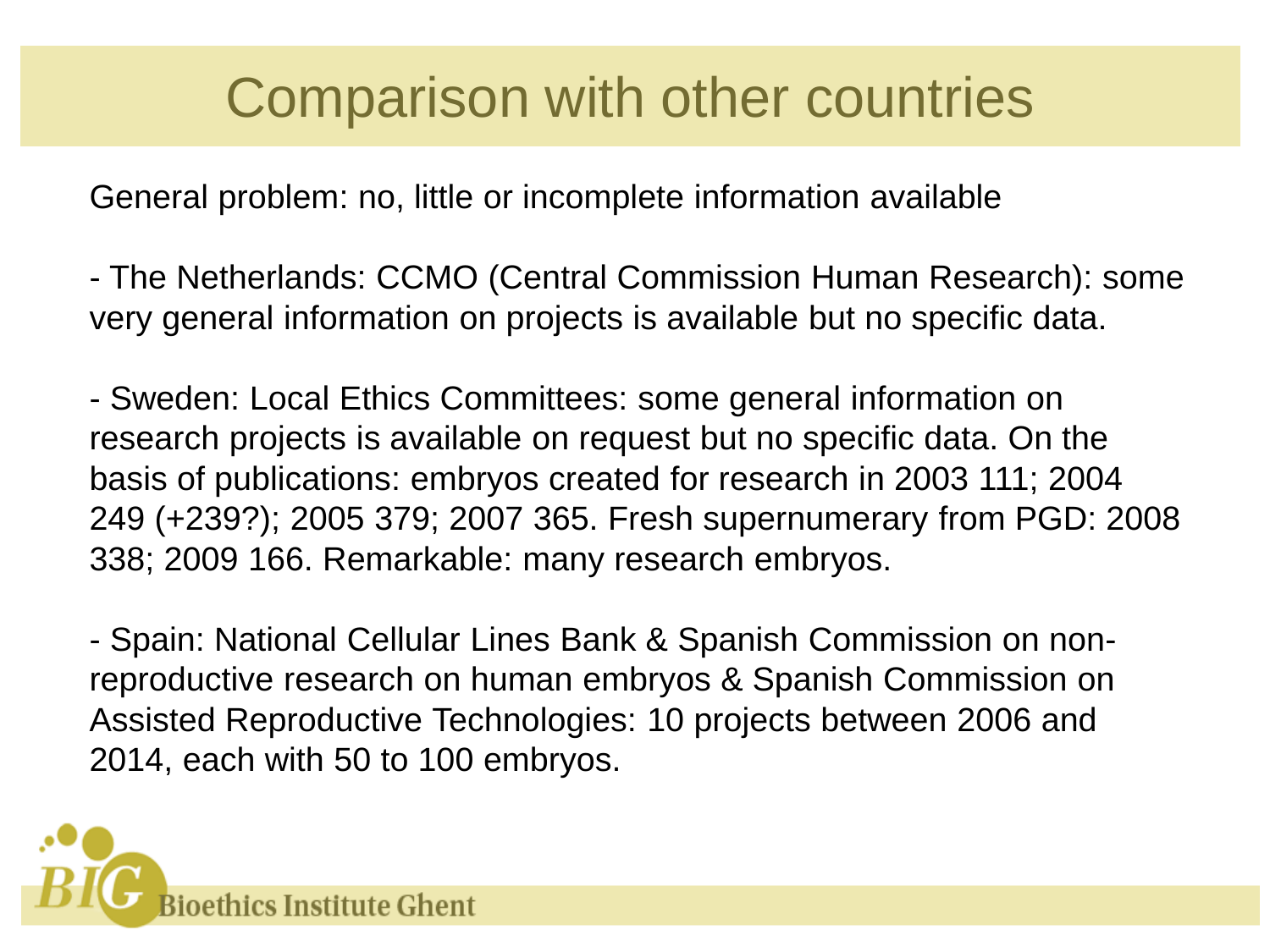#### Embryo research in France

Use of supernumerary embryos for research is allowed.

| Year | <b>Total number of embryos frozen</b> | <b>Number of embryos for research</b> |
|------|---------------------------------------|---------------------------------------|
| 2009 | 165.591                               | $13.804(8.3\%)$                       |
| 2010 |                                       | 17.503                                |
| 2011 |                                       | 17.667                                |
| 2012 |                                       | 18.309                                |
| 2013 | 191.845                               | 19.335                                |

Between 2004 and 2010: 1,087 embryos were used for research (80% hESC lines and 20% early embryo development.

thics Institute Ghent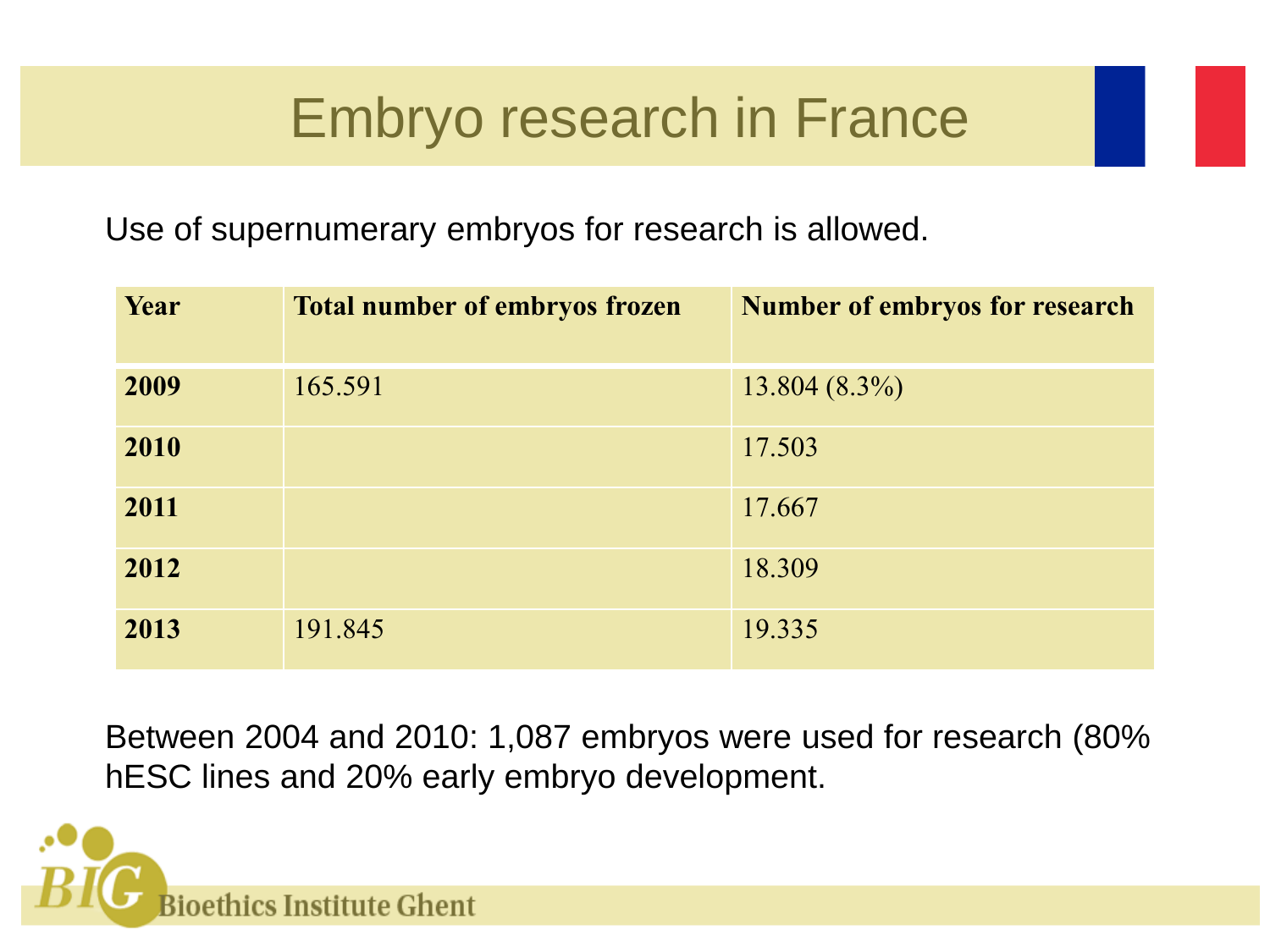## Embryo research in France

Very little research is performed and many embryos donated for research remain in the freezer. Reasons?

The Ethics Committee of INSERM (Institut national de la santé et de la recherche médicale) criticised the Agence for too many restrictions and too many barriers.

Not one single authorisation for embryo research has been given since 2008.

What will they do with the embryos donated for research? Keep them frozen indefinitely? Destroy them?

Question: is it a form of deception of the patients when they are offered to direct their embryos to research while at the same time, no action is taken to make research possible?

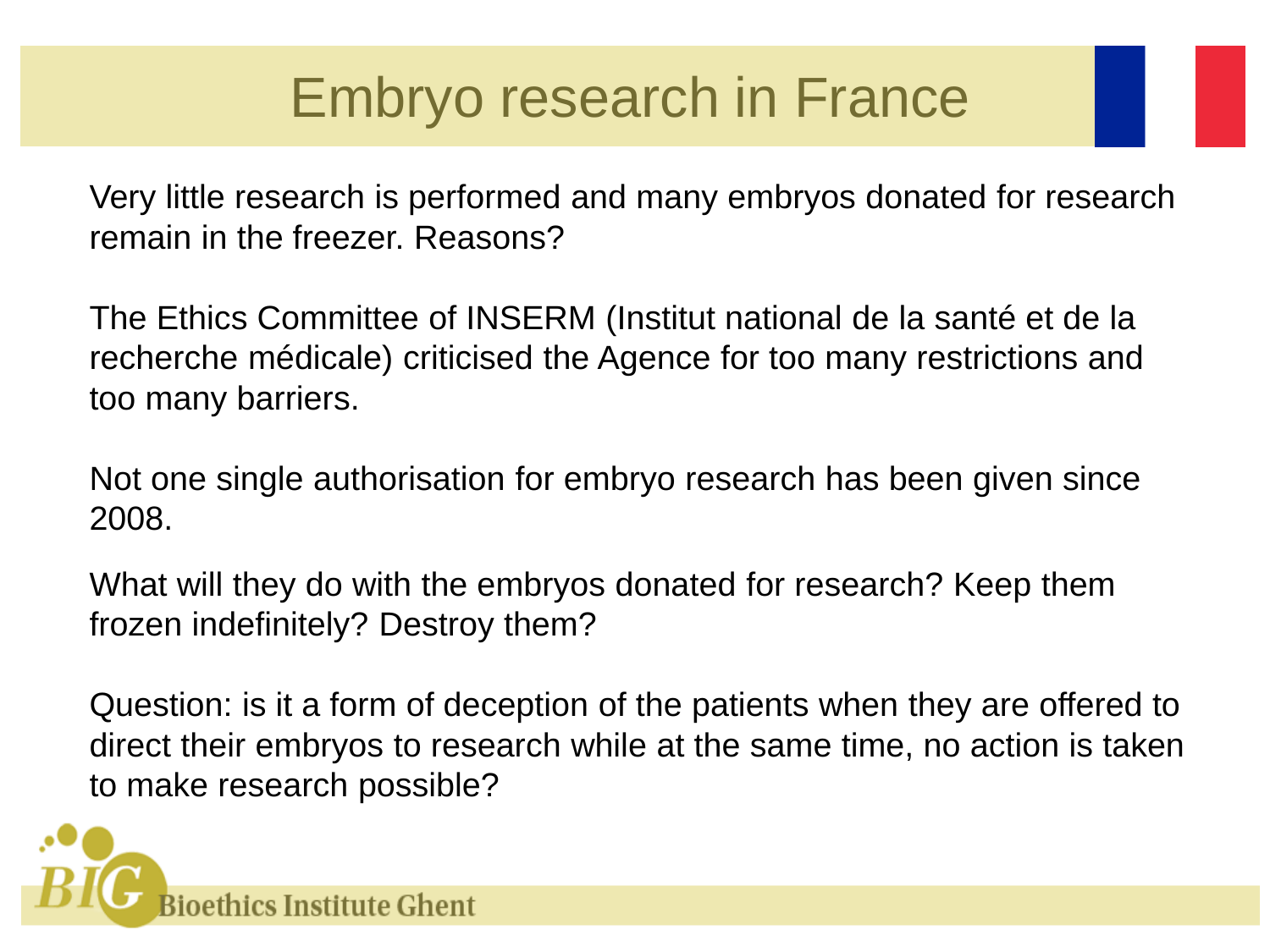

#### Fig. 2: Areas of research



HFEA, 23 research projects in 2010

Around 50% of the projects are on hES cells while only around 25% in Belgium (but over 8 years).

 $\bullet$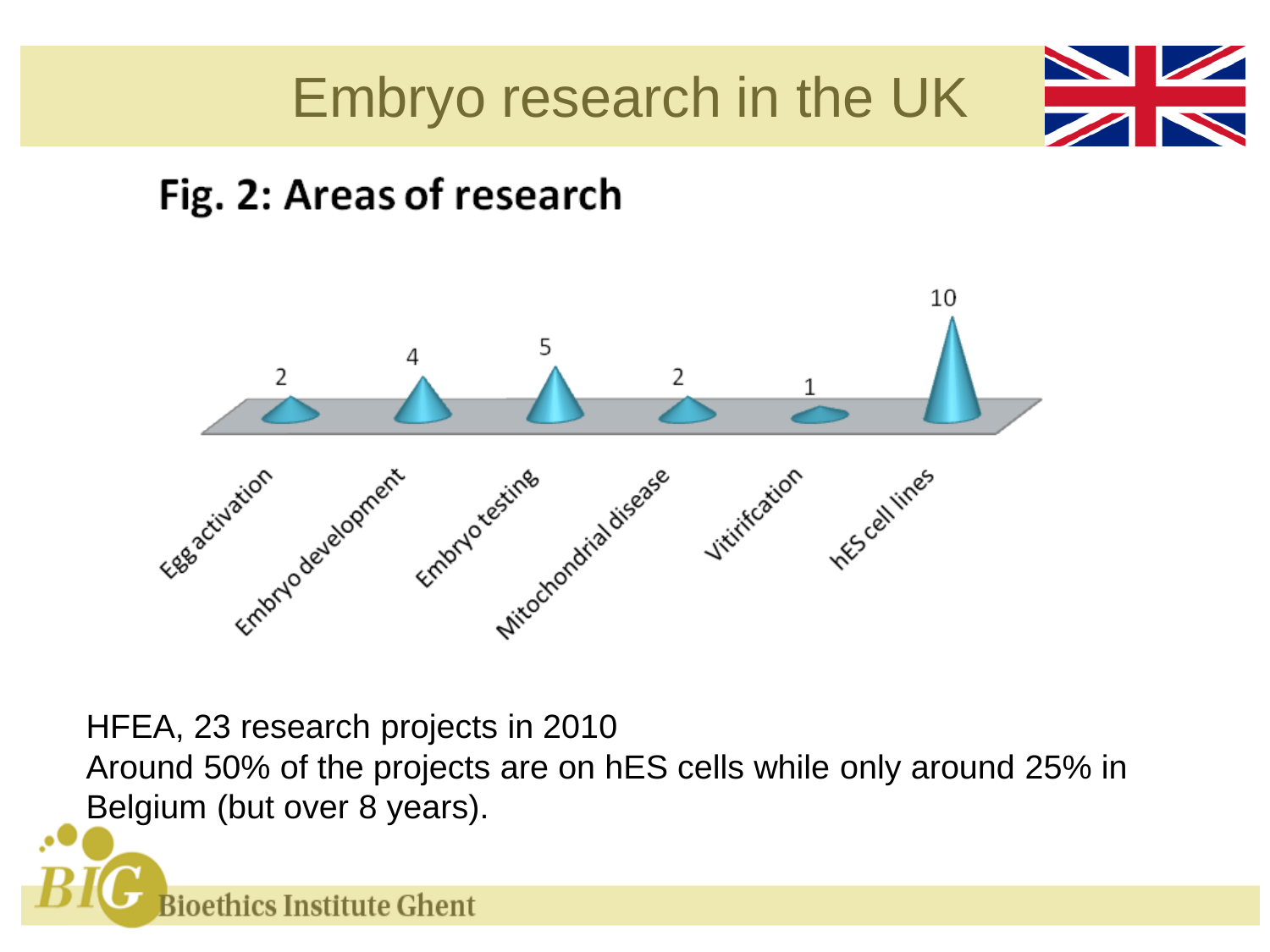## Embryo research in the UK



Use of supernumerary and created embryos is allowed. Only partial data is available: 2006-2007, 2010 and 2011.

| <b>Centre</b><br>No. | No. of<br>projects | No. of<br>embryos<br>donated | No. of<br>embryos<br>received /<br>thawed | No. of<br>embryos<br>used | No. of<br>embryos<br>allowed to<br>perish | No. of<br>embryos<br>created | No. of<br>created<br>embryos<br>used |
|----------------------|--------------------|------------------------------|-------------------------------------------|---------------------------|-------------------------------------------|------------------------------|--------------------------------------|
| <b>TOTAL</b><br>2010 | <sup>18</sup>      | 6462                         | 6002                                      | 4925                      | 2818                                      | 174                          | 117                                  |
| <b>TOTAL</b><br>2011 | 17                 | 4911                         | 4120                                      | 2629                      | 2719                                      | 74                           | 74                                   |

HFEA, 2010; 2011.

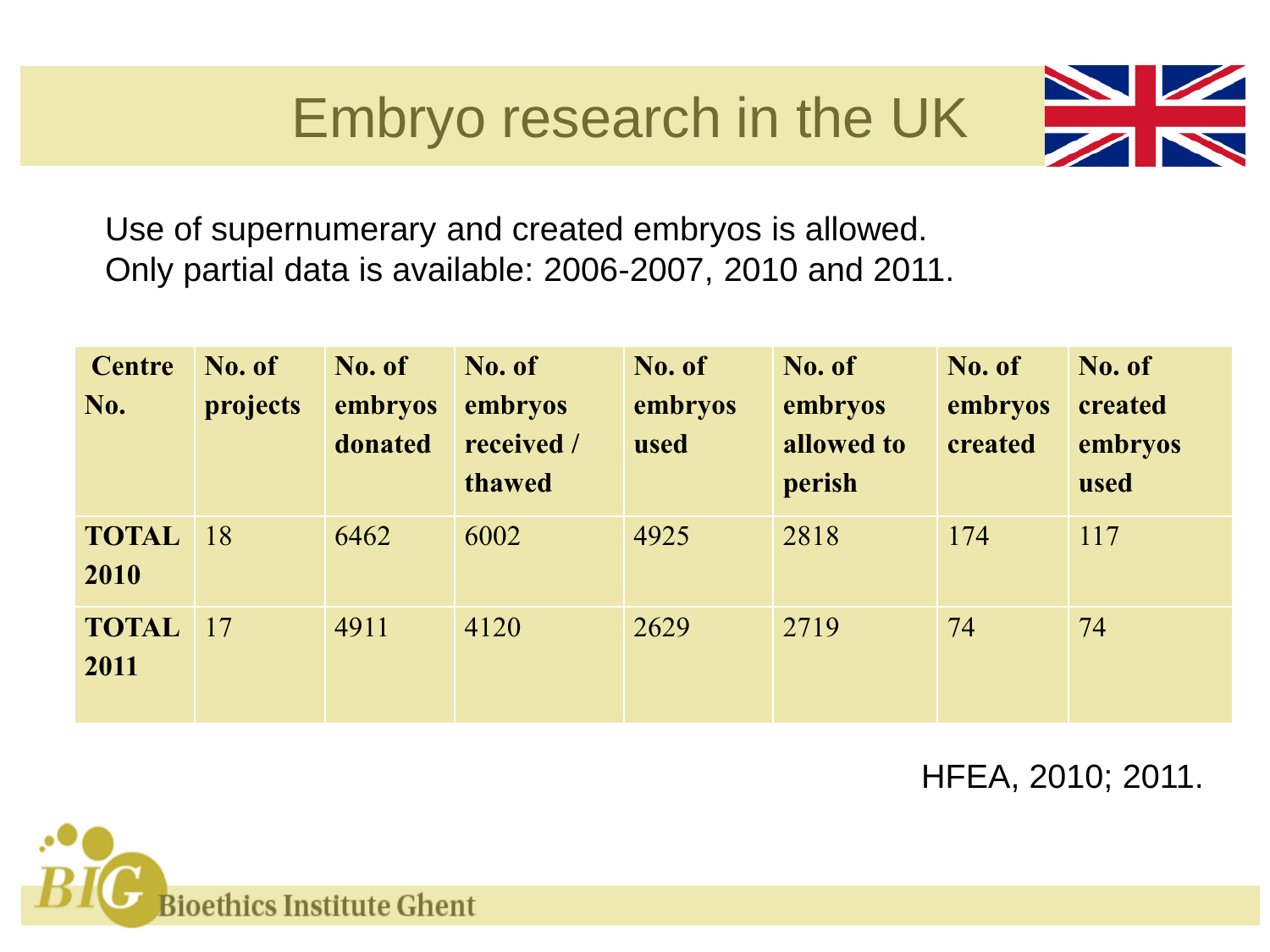# Embryo research in the UK



| Year          | <b>Embryos stored for</b> | <b>Embryos stored for</b> | <b>Embryos stored</b> | <b>Total</b> |
|---------------|---------------------------|---------------------------|-----------------------|--------------|
|               | patient use               | donation                  | for research          |              |
| 1999          | 43467                     | 168                       | $<$ 5                 | 43638        |
| 2000          | 47980                     | 133                       | 43                    | 48156        |
| 2001          | 49078                     | 170                       | 33                    | 49281        |
| 2002          | 45804                     | 168                       | 39                    | 46011        |
| 2003          | 43597                     | 144                       | 20                    | 43761        |
| 2004          | 44676                     | 159                       | 25                    | 44860        |
| 2005          | 45678                     | 206                       | 21                    | 45905        |
| 2006          | 50770                     | 70                        | 39                    | 50879        |
| 2007          | 48687                     | 98                        | 352                   | 49137        |
| 2008          | 51852                     | 88                        | 1706                  | 53646        |
| 2009          | 50918                     | 70                        | 1597                  | 52585        |
| 2010          | 51095                     | 111                       | 1253                  | 52459        |
| 2011          | 50572                     | 47                        | 776                   | 51395        |
| 2012          | 49755                     | 73                        | 535                   | 50363        |
| 2013          | 60103                     | 12                        | 372                   | 60487        |
| <b>Totals</b> | 949955                    | 2264                      | 6814                  | 959033       |

**Bioethics Institute Ghent** 

 $\cdot^{\bullet}$ 

HFEA, 2015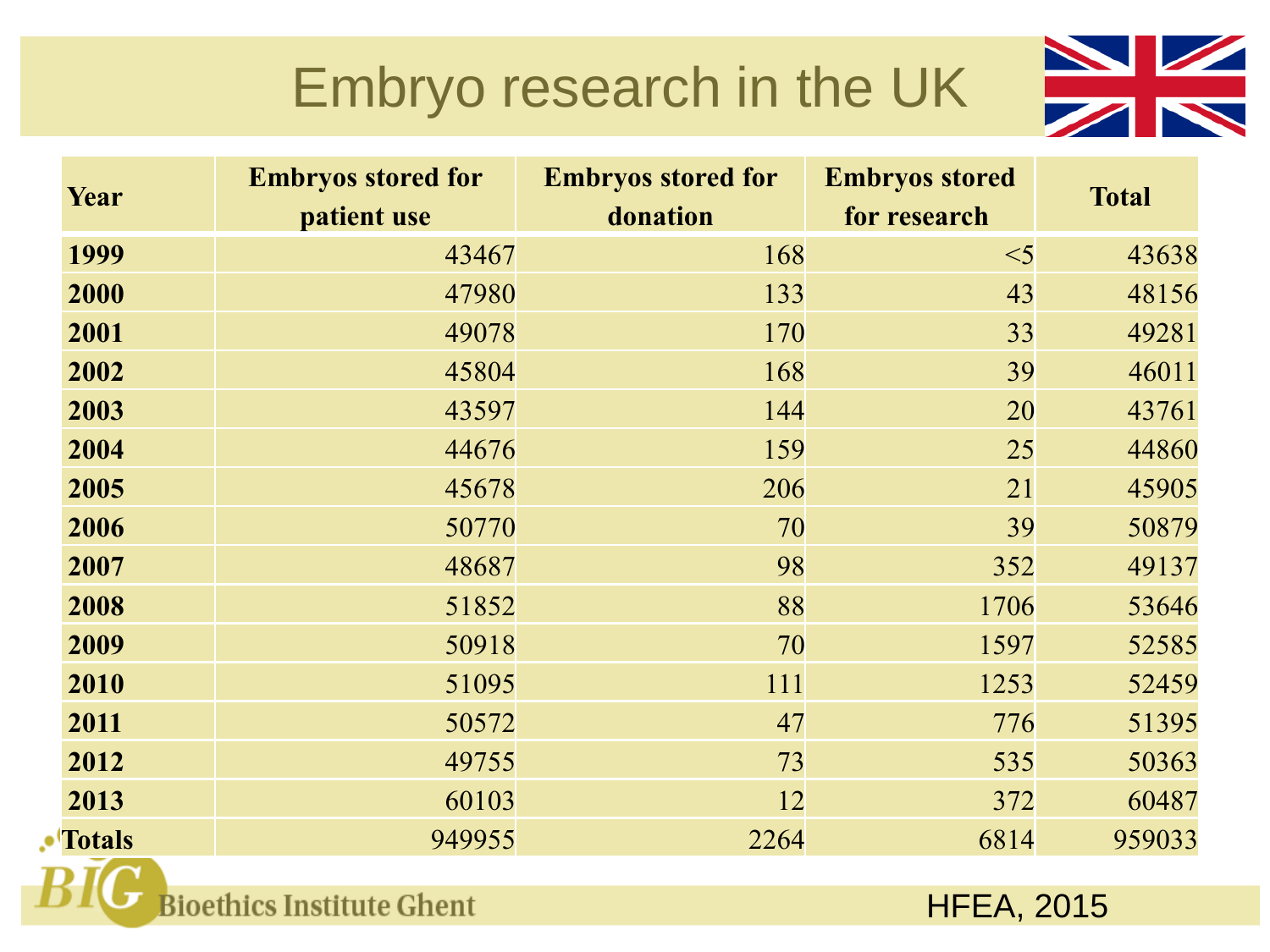

Projects (2005-2007)



70% of embryos used in research are fresh embryos, compared to 66% in Belgium.

**Bioethics Institute Ghent**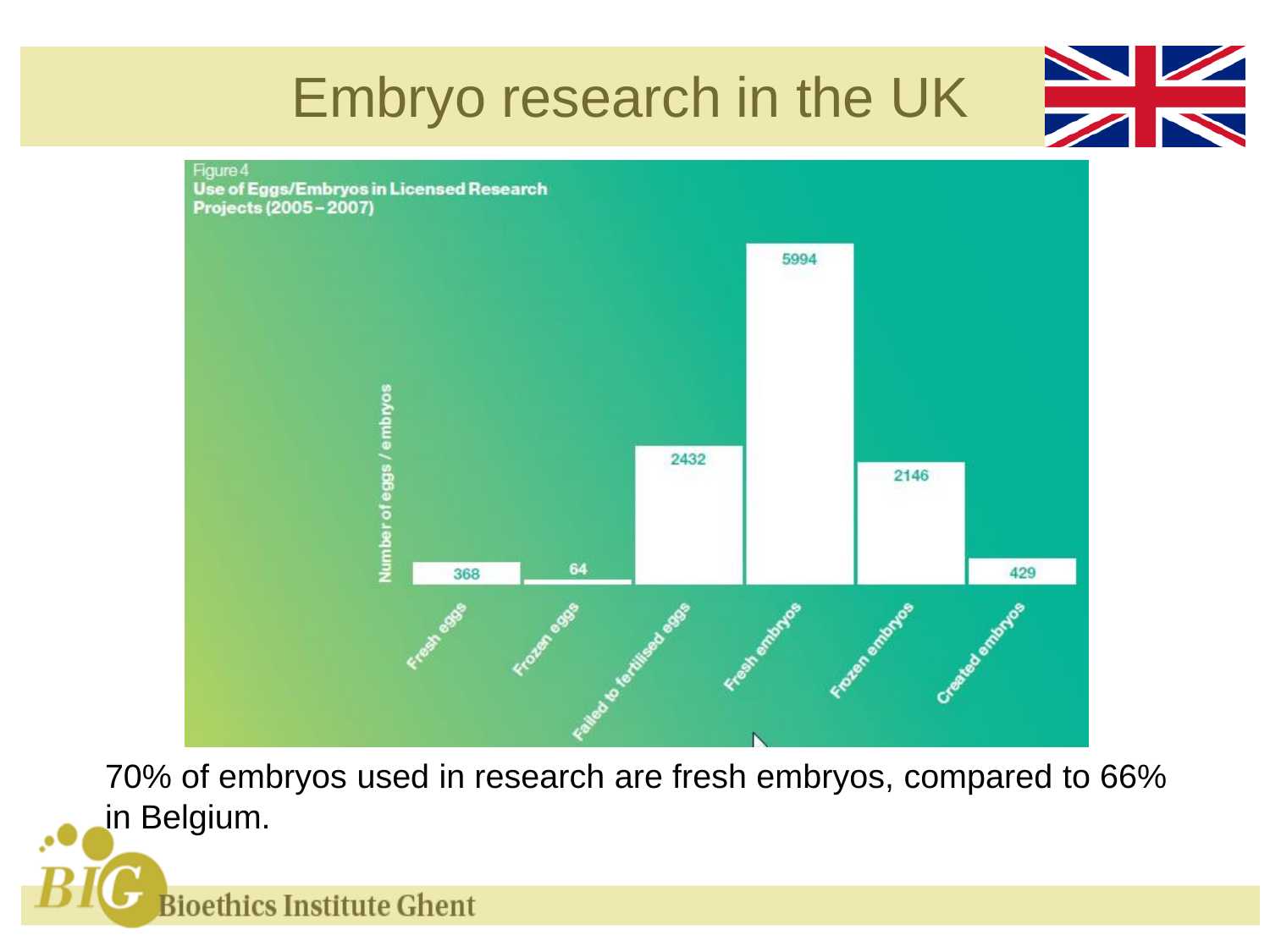

- 1. The number of frozen embryos donated for research goes down steadily since 2008. Explanation?
- 2. No information is available yet on the number of embryos used for projects for mitochondrial transfer.
- 3. The difference in frozen embryos and embryos used in research shows that, like in Belgium, the majority of embryos used in research are fresh supernumerary embryos.